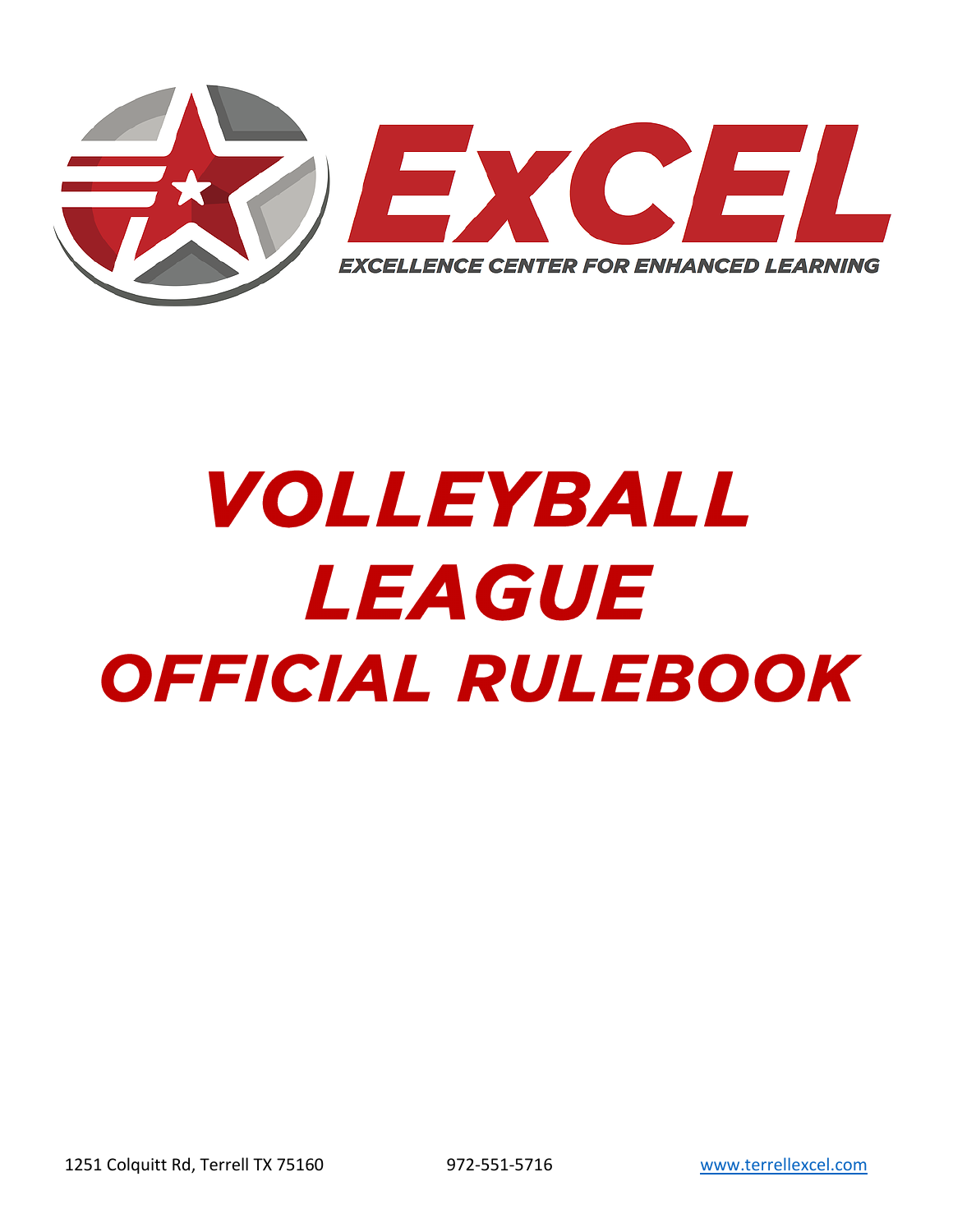

# *ExCEL* **Mission**

**The mission of** *ExCEL* **is to champion the development of students and benefit the lives of community members by facilitating access to programs and resources that provide opportunities to enhance learning, acquire and refine skills, improve health, build character, and practice fellowship.**

# **League Goal & Values**

The overall goal of every *ExCEL* Youth Sports League is to positively impact the lives of our student-athletes through physical, social, emotional, and educational growth opportunities that accompany participation in sports.

In order to accomplish this goal, it takes commitment, great effort, and "buy in" toward the following key values:

- Players Have a Great Experience:
	- $\circ$  All of our student-athletes should get to play in a safe & positive environment
- Adults Focus on Development: Right now, getting better is way more important than getting trophies
	- $\circ$  We should strive to recognize and foster the development of both hard and soft skills
		- Sport-specific skills, character, problem solving, teamwork, leadership, communication, resilience, and work habits
- Everyone Takes Responsibility: We all contribute to the league's success
	- o Being Present, Prepared and On Time
	- o Being Cooperative, Supportive, Knowledgeable, and Respectful
	- o Being your Best

# **Final Note to Parents & Coaches**

Always remember that our players are impacted by all we say and do; whether at practices, games, in the car, or at the dinner table.

So, before saying or acting upon what may be on our minds… Let's ask:

*Is what I'm about to say or do going to make my Player or Team better at this sport? Will it make them better as a person?*

If not, we should move on to more important things so we can make sure, to the best of our abilities, that these athletes are developing as players, and young men & women.

Together, through our combined efforts, we can maintain these values, accomplish our goal, and fulfill the mission.

Thank you for being part of the ExCEL, and thank you for the investments you have decided to make toward the success of our youth.

Respectfully,

A.J. Knight ExCEL Director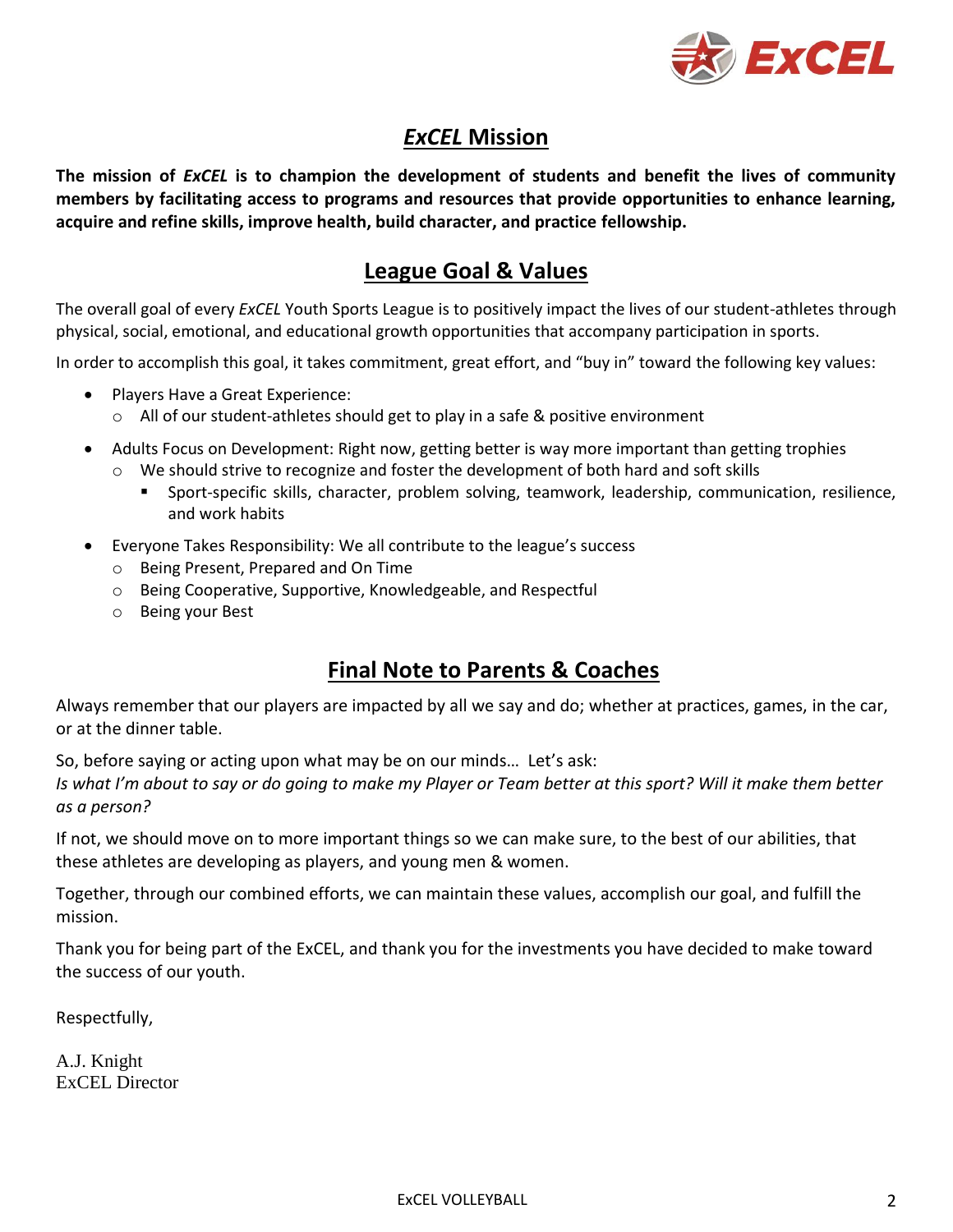

# **VOLLEYBALL LEAGUE RULES**

# • **COURT PREPARATION**

- o *COURT SIZE*
	- Playing Area: 18m x 9m standard court size is used for all levels of play.
- o *SERVING LINE*
	- All players are encouraged to serve from standard service line (white line) but some are permitted to move closer if needed. Once players demonstrate successful serves from a specific distance, they are encouraged to move back to the next serving line and/or begin serving overhand, if not already doing so.
	- $\bullet$  9-U & Below Players may serve from a Minimum of 10ft. from net (marked by white line).
	- 10-U to 12-U Minimum of 19ft. service distance (marked by grey line free throw line of basketball court). Players should move back as soon as they are successful.
	- 13-U and above Minimum of 24ft. service distance (marked by red paint of basketball court perimeter). Players should move back to standard serving line of 30ft. as soon as they are successful from 24ft.
- o *NET HEIGHT* 
	- $\blacksquare$  10U & Below Net height is 6'6
	- $\blacksquare$  11-12U Net height is 7'0
	- 13-U and Above Net height is  $7'4-1/8$
- o *GAME BALL* 
	- 7 to12-U- Tachikara VolleyLite or similar
	- 13-U and Above Tachikara Leather Ball SV5W Gold or similar

# • **PRE-MATCH PROCEDURES & GAME PROTOCOL**

- o *PRE-MATCH CONFERENCE* A conference will be conducted by the referee between a captain and/or coach from each team prior to each game. During the pre-match conference, referees can explain rules for which coaches need clarification.
- o *OBSTRUCTIONS*
	- A ball hitting the ceiling or an overhead obstruction above a playable area shall remain in play provided the ball contacts the ceiling or obstruction on the side of the net extended that is occupied by the team that last played the ball, and the ball is legally hit next by the same team.
	- An obstruction, which is directly above the net line, will be considered a re-serve if a ball hits it or goes over it on the serve.
	- A basketball goal not over the court, which is in the down position, will be considered out-ofbounds.
	- A ball that touches any of the drop-down curtains will be considered dead at the time of contact.
- o *COACHES*
	- **Only Coaches and Assistant Coaches who have a current TISD cleared background check (updated on or after January 1 st each year) and who have registered with the ExCEL and are wearing their Coach's Badge are allowed on the bench with players.** No parents, children, or players from other teams are allowed to sit with the team.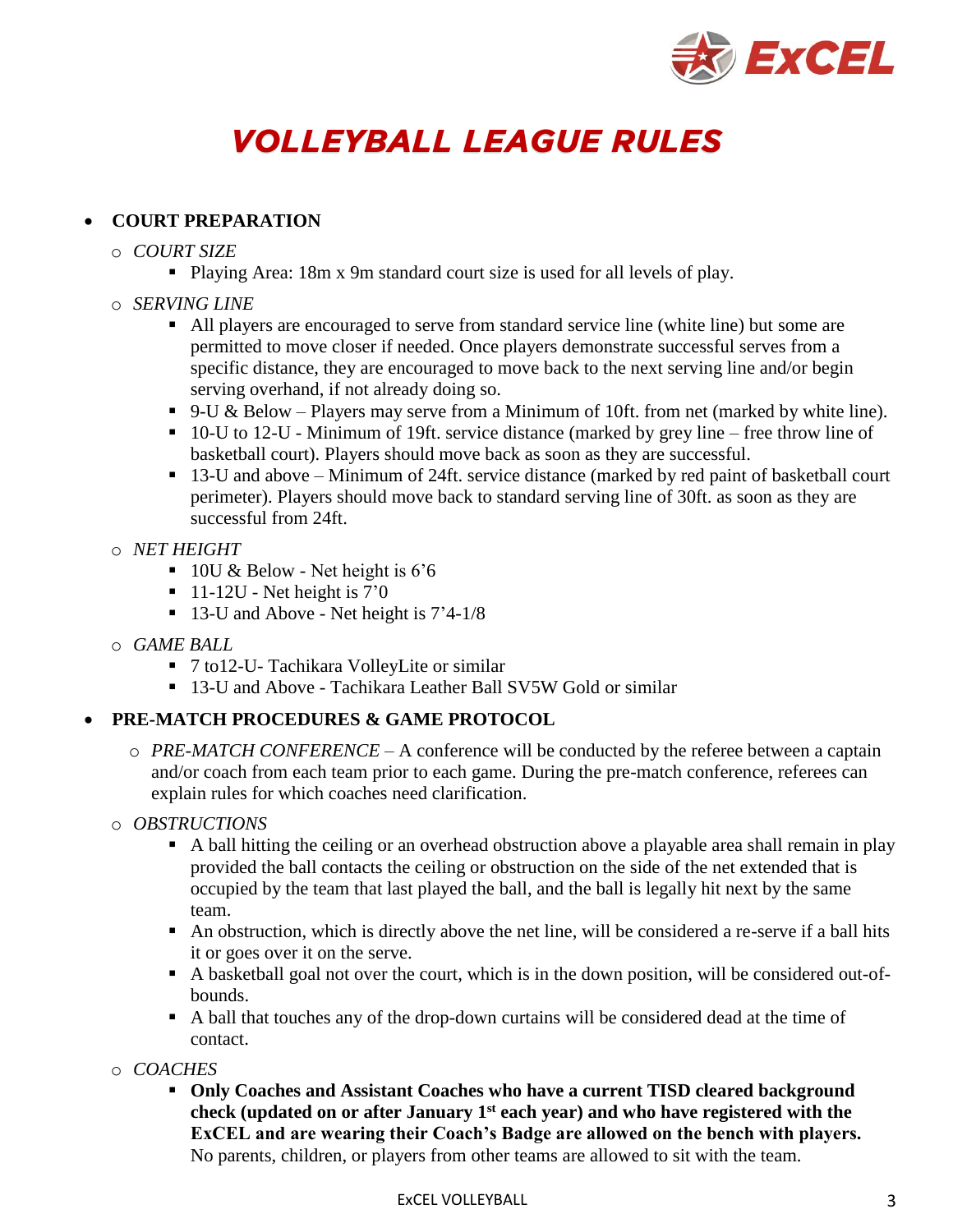

- o *COACHES (continued)*
	- For 9-U and above, only one (1) Coach may be standing during play. Any other Coach(es) may instruct players while seated on the bench. Coaches may stand to signal referee for a time out.
	- When seated, Coaches should be in the seats nearest the scorekeeper.
	- Coaches will not address the referee during the game except to signal a time out.
		- During the timeout, a coach may consult with the scorer's table or Official to ask for clarification if needed. This conversation shall not extend past the duration of the timeout. A prolonged conversation lasting longer than the timeout may be ruled a "delay of game" and result in the loss of 1 point and the serve (if applicable).
- o *COIN TOSS* A pre-match coin toss will be conducted by the referee with a captain from each team. **Visitors call the toss**. The team who wins the coin toss will gain first serve of the match. For the second game, teams change to the opposite court; and the serve changes hands from the team that served first. For the third game, the teams change courts again, and the team that served first in game 1 also serves first in game 3.
- o *LINESPERSON* (Required 11-U and above / Optional 10-U and down)

Each team will provide a linesperson fourteen (14) years or older.

The linesperson will be positioned at the **back corner** on the **left-hand side of the server that is across the net.** The linesperson does not change sides during match play. The linesperson is not allowed to have any distractions such as a cell phone, children, etc. The linesperson is discouraged from sitting down, cheering, or coaching during a game. The referee has the right to overrule a linesperson at any time. The referee also has the right to remove a linesperson at any time without explanation. A linesperson should only address the referee during a dead ball and only to signal out- of-bounds, tipped ball, or a foot fault.

- A ball will be considered out-of-bounds if the ball:
- Touches the wall, objects mounted on the wall or objects on the floor outside the court.
- Touches the floor outside of the court's boundary lines regardless of overhanging objects.
- Touches the net antennas or does not cross the net within the antennas.
- Breaks the plane of an adjacent court, goes over or touches the bleachers, benches, official's table, etc.
- The ball is considered in bounds if it touches the line.
- A foot fault occurs when a server's foot TOUCHES or CROSSES the serving line prior to or during the serve.
- o *TIMEKEEPER AND SCOREKEEPER* The Home Team will provide an official scorekeeper,

fourteen (14) years or older, for each match. The official scorekeeper will be responsible for keeping the score of each team while also running the electronic scoreboard.

- The score kept by this official will be considered "the official" scorebook.
- A coach may request a time out from the referee. The time out does not begin until the referee blows their whistle and signals for the time out.
- It is recommended each team have an assistant coach or parent to keep their team's score. The team's scorekeeper will be responsible for contacting the official scorekeeper in case of any late arriving players. Each team's scorekeeper may sit at the scorer's table but will not be allowed to influence or distract the official scorekeeper in anyway. No other person and/or children should be at the scorer's table except for the official scorekeeper and one volunteer scorekeeper from each team.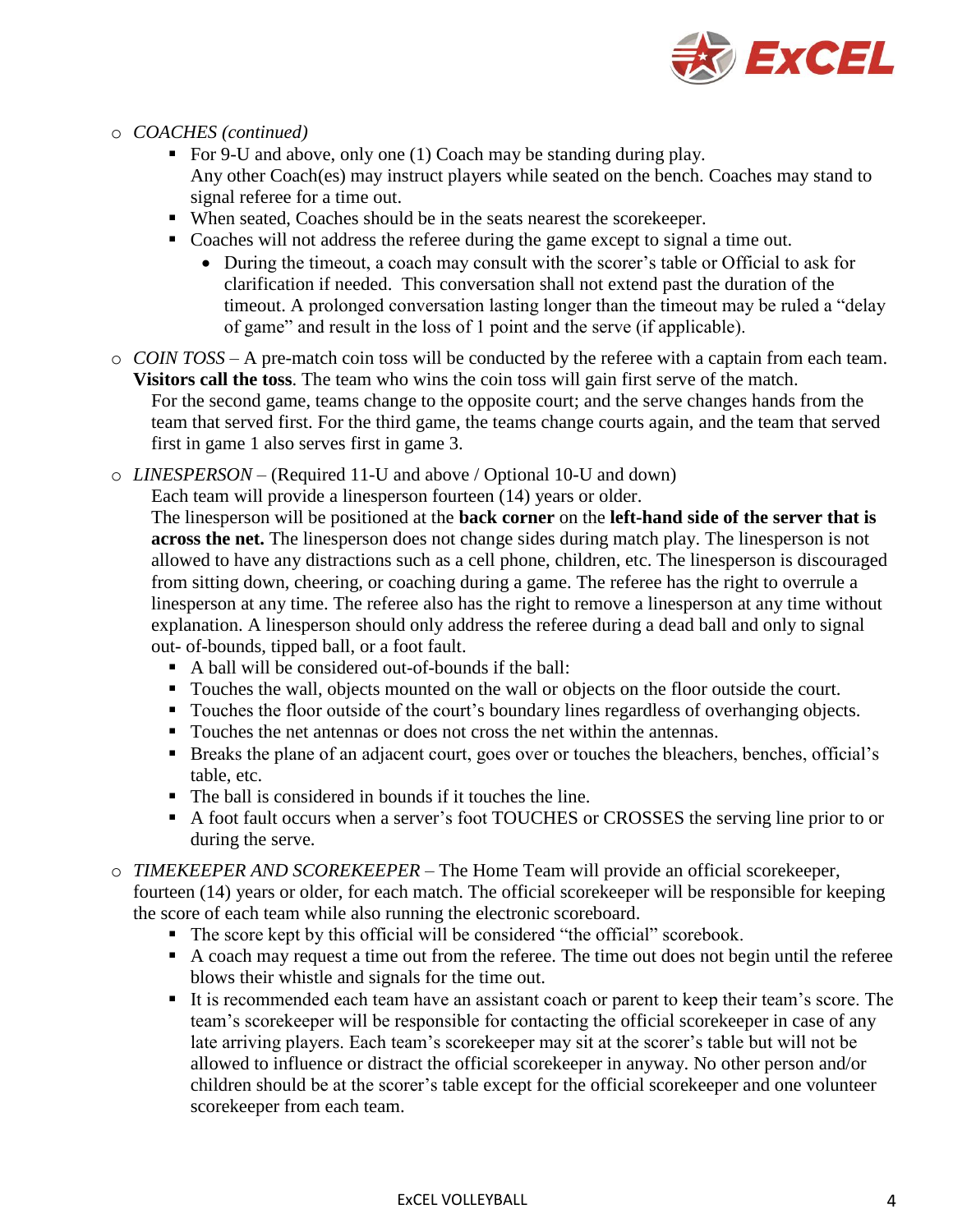

# o *LINE-UP*

- The line-up of players in serving order will be given to the official score keeper after the coin toss and prior to the start of the match. This is the responsibility of the head coach of each team.
- Player Identification Each player should have a different jersey number that will serve as their identifier. Each player's name and jersey number are to be listed on the lineup and scoresheet.

# o *PLAYER UNIFORM*

- Uniforms are the responsibility of the team. Players should have uniform tops with same or similar color to the rest of the team. Each player must have a unique number to identify them. Teams are encouraged to keep the cost of uniforms below \$15 per player. ExCEL also recommends the uniform bottoms of the players are consistent and matching in color.
- Proper court shoes are required to be worn by all players (non-marking, closed toe, traditional tennis shoe style)
- Hard or unyielding guards, casts or braces are not permitted. Braces or supports are permitted (limiting an allowed brace to extend no further than halfway down the forearm) only if the referee judges them not to be dangerous. The referee may require that the player cover the appliance. This does not include material wristbands.
- No hard plastic or metal jewelry may be worn during games. No hard hair accessories will be permitted. Band-Aids or tape will be allowed to be worn over earrings.
- Knee pads are recommended and should be worn by all players.
- o *WARM-UP*
	- Ten (10) minutes may be allowed for warm-up prior to the scheduled start time of the game. This time can be used as follows:
	- 2 Minutes of Shared Court Time for Ball Handling / Passing (balls may not cross the net)
	- 4 Minutes of Hitting for Visiting Team (last minute used for serving)
	- 4 Minutes of Hitting for Home Team (last minute used for serving)
	- \*The team that is NOT hitting / serving is to stand behind their side's service line and shag the balls (roll them back to the other side)

# • **MATCH PLAY**

- o *NORMAL MATCH PLAY*
	- $\blacksquare$  A match will consist of three (3) sets.
	- **Example 1** Sets will be played to twenty-five  $(25)$  points (rally scoring), OR fifteen  $(15)$  minutes, running clock, whichever comes first. \*Win by two (2)\*
	- **All three (3) sets will be played** and count in the standings.
- o *OVERTIME SITUATIONS*
	- $\blacksquare$  If a tie exists or a two (2) point margin is not present at the end of fifteen (15) minutes, the clock will be reset for an additional three (3) minutes of "sudden death" overtime.
	- If, at the end of the regulation set, the server has not completed her maximum number of serves, she may continue to serve until a side-out occurs, a two (2) point margin occurs for either team, or she reaches her maximum number of serves.
	- The winner will be declared as follows:
		- The first team to gain a two (2) point advantage at any time during the three (3) minute overtime will be declared the winner.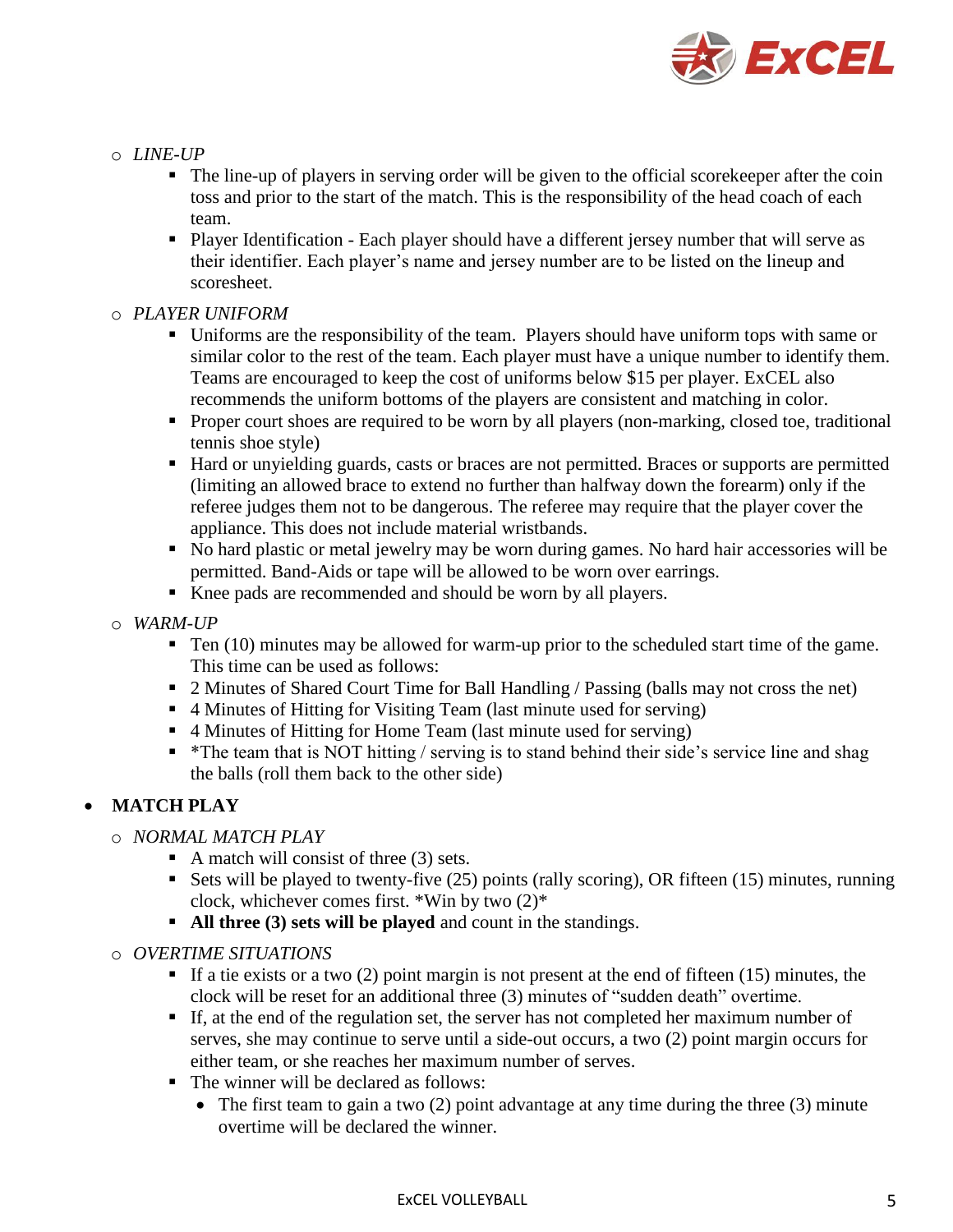

- o *OVERTIME SITUATIONS (continued)*
	- If at the end of the three  $(3)$  minute overtime period, one team has a one  $(1)$  point advantage, that team will be declared the winner.
	- Should a tie exist at the end of the three (3) minutes, the set will be declared a tie. There will be only one (1) "sudden death" time period allowed during regular season games. **This rule may be amended for tournament play**.
- o *CLOCK STOPPAGE* The game clock will only be stopped if there is a time out granted or if there is an injured player. The referee will signal the scorekeeper to stop the clock in these instances. Coaches and parents should not address the scorekeeper to "stop the clock" when they feel the situation warrants it. The scorekeepers are to only stop the clock on a signal from the referee. By addressing the scorekeeper, coaches and parents distract the scorekeeper from watching for the referee's signal. This could result in a penalty to the offending coach's team.
- o *PACE* During the final minute of a game, the intent is for play to remain at the same pace as regular play. If play is being deliberately delayed in a close game, the referee may elect to stop the clock until the whistle is blown for the serve. The decision to stop the clock is made by the referee and cannot be challenged. The clock is not to be stopped for normal speed ball handling during the last minutes. The spirit of this rule is to prohibit any coach, player, or team from intentionally slowing the game down as to assure a win. Any blatant violation of this rule will be reported to the League Director.
- o *FORFEIT POLICY*
	- A game shall be considered a forfeit if a team has less than five (5) legal players present on the court at game time. This policy shall be in force for all regular season and tournament games.
	- Forfeit score is 15-0 for each game forfeited.
	- Forfeit time of the first game is game time. Forfeit time for the second game is ten  $(10)$ minutes after the start of game 1. Forfeit time for the third game is fifteen (15) minutes after the start time of game 1.
	- Other Instances See Addendums

# o *PLAYER PARTICIPATION*

- Equitable playing time is required for all players.
	- Coaches may enforce their own playing rules based on participation at practice and for other disciplinary reasons. Team rules (if applicable) are to be submitted to the league for approval and distributed to each member of the team and enforced equally.
	- Chronic lateness or absenteeism of a player at games or practices may result in loss of playing time.
- A player arriving late for any game may not play if she is not present at the start of that game. She is eligible to play in the next game if she arrives late for the first and second games. The late arriving player will be entered onto the score sheet at the bottom of the rotation. Any player arriving late for game three will not be allowed to play.

# o *SUBSTITUTIONS*

- **Divisions 10-U & Below - Automatic Rotation & Substitution**
	- Each team will start the game with six (6) players on the court. The remaining players will automatically rotate into play as "side-out" is called. The previous server leaves the court and the next player listed on the roster rotates onto the court into the back-center position. A minimum of five (5) players are required for the game to be considered official.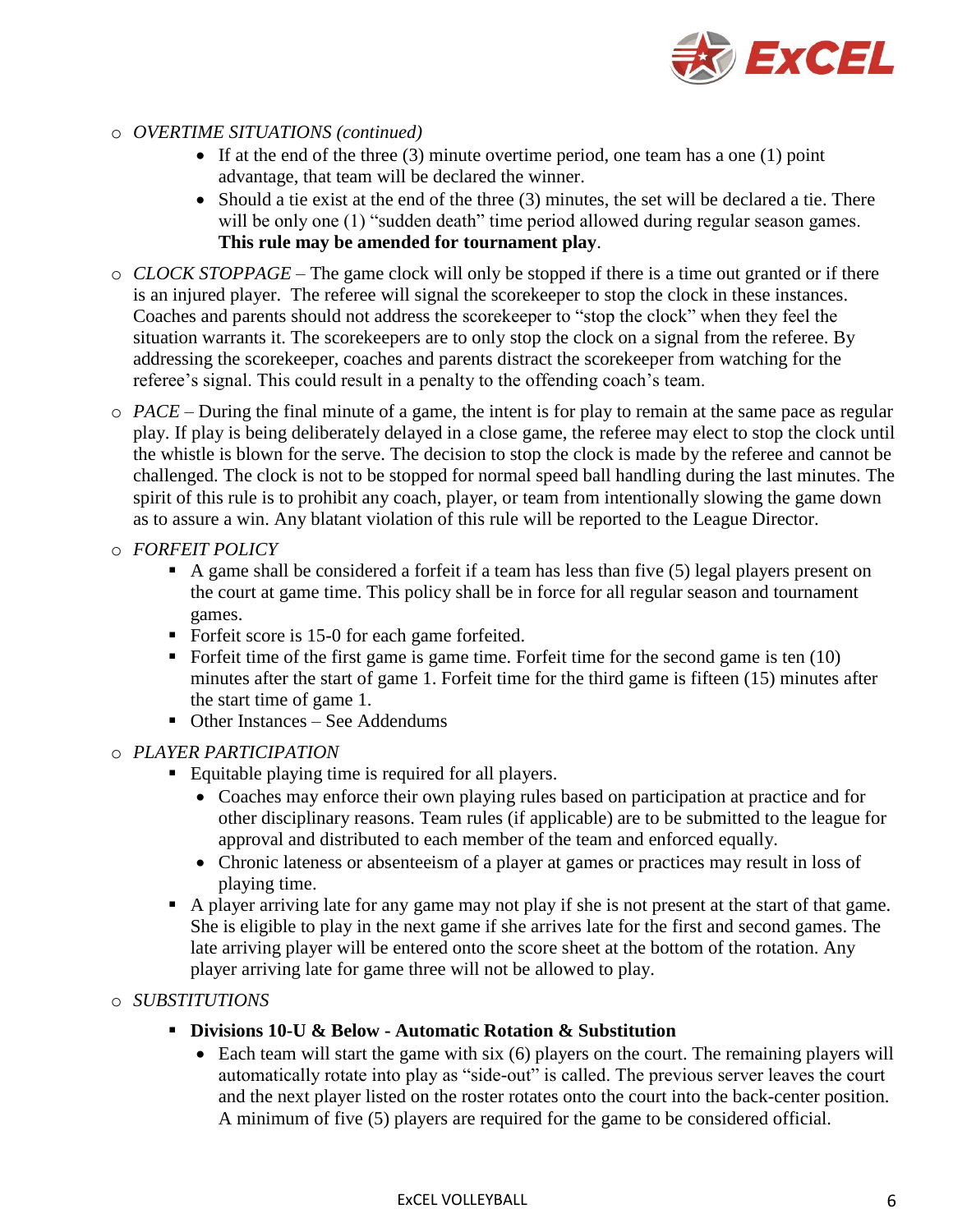

#### o *SUBSTITUTIONS (continued)*

#### ▪ **Divisions 11-U & Above – USA Volleyball Indoor Rules** –

#### **15.5 SUBSTITUTION**

15.5.1 A substitution is the act by which a player, other than the Libero or his/her replacement player, after being recorded by the scorer, enters the game to occupy the position of another player, who must leave the court at that moment.

15.5.2 When the substitution is enforced through injury to a player in play this may be accompanied by the coach (or game captain) showing the corresponding hand signal.

#### **15.6 LIMITATION OF SUBSTITUTIONS**

USAV 15.6:

a. Twelve substitutions are the maximum permitted per team per set. Substitution of one or more players is permitted at the same time.

b. A player in the starting line-up may leave the set and re-enter, but only in his/her previous position in the line-up (Exception 15.7).

c. A substitute may enter a set in the position of a teammate in the starting line-up.

d. Unlimited individual entries by a substitute within the team's allowable 12 substitutions are permitted. Each entry must be in the same position in the line-up.

e. More than one substitute may enter the set in each position.

#### **15.7 EXCEPTIONAL SUBSTITUTION**

A player (except the Libero) who cannot continue playing due to injury or illness, should be substituted legally. If this is not possible, the team is entitled to make an EXCEPTIONAL substitution, beyond the limits of Rule 15.6.

An exceptional substitution means that any player who is not on the court at the time of the injury/illness, except the Libero, second Libero or their regular replacement player, may be substituted into the game for the injured/ill player. The substituted injured/ill player is not allowed to re-enter the match.

An exceptional substitution cannot be counted in any case as a regular substitution but should be recorded on the score sheet as part of the total substitutions in the set and the match.

USAV 15.7:

a. An exceptional substitution is not counted as an individual entry or as part of the total team substitutions.

b. Priority for exceptional substitution:

i. by the starter or a substitute who has played in the position of the injured player, or by any substitute who has not already participated in the set;

ii. by any substitute on the bench, regardless of position previously played;

iii. by the Libero.

#### **15.8 SUBSTITUTION FOR EXPULSION OR DISQUALIFICATION**

An EXPELLED or DISQUALIFIED player must be substituted immediately through a legal substitution. If this is not possible, the team is declared INCOMPLETE.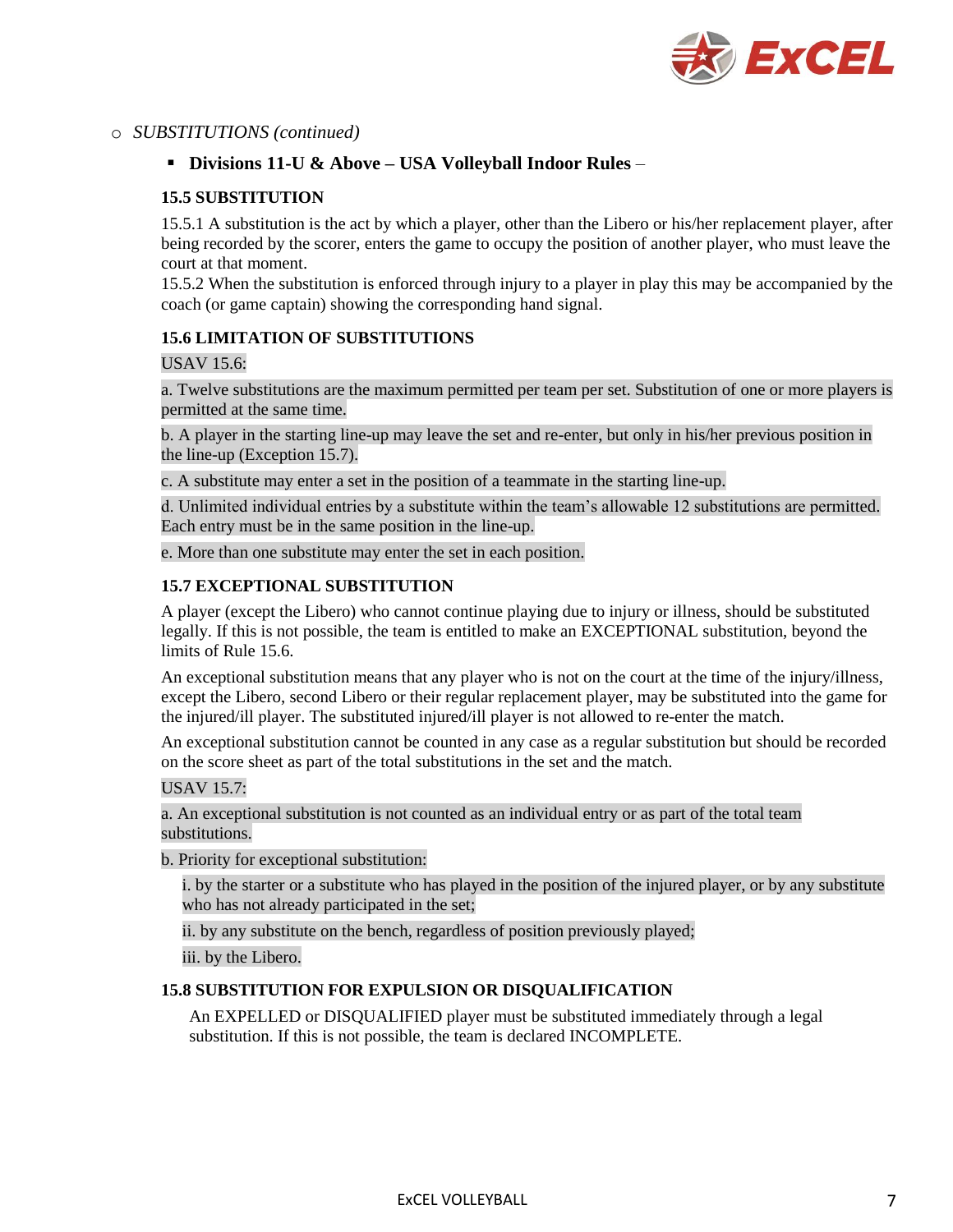

#### **15.9 ILLEGAL SUBSTITUTION**

15.9.1 A substitution is illegal, if it exceeds the limitations indicated in Rule 15.6 (except the case of Rule 15.7), or an unregistered player is involved.

USAV 15.9.1: The following substitutes are illegal:

a. player not on the roster;

b. player with illegal number or uniform;

c. exceeds the number of total team substitutions;

d. player expelled or disqualified;

e. player replaced by exceptional substitution.

15.9.2 When a team has made an illegal substitution and the play has been resumed the following procedure shall apply, in sequence:

15.9.2.1 the team is penalized with a point and service to the opponent;

15.9.2.2 the substitution must be rectified;

15.9.2.3 the points scored by the team at fault since the fault was committed are cancelled; the opponent's points remain valid.

#### USAV 15.9.2.3:

a. If the team at fault is receiving and discovery is after the opponents have served, all points previously scored by the offending team shall be retained. The serving team will be awarded a point unless the error is discovered after the serving team has scored a point. In this case, no additional point will be awarded.

b. If it is not possible to determine when the error first occurred and the offending team is serving, only the last point in that term of service will be removed.

USAV 15.9.2.4: No substitution will be charged to the team or player(s), even if required to correct the wrong entry. In addition, any player or team substitutions charged at the time of the wrong entry shall be removed from the score sheet as though they had never occurred.

#### **15.10 SUBSTITUTION PROCEDURE**

15.10.1 Substitution must be carried out within the substitution zone.

15.10.2 A substitution shall only last the time needed for recording the substitution on the score sheet and allowing entry and exit of the players.

15.10.3a The actual request for substitution starts at the moment of the entrance of the substitute player(s) into the substitution zone, ready to play, during an interruption. The coach does not need to make a substitution hand signal except if the substitution is for injury or before the start of the set.

USAV 15.10.3a: A verbal request for substitution is not acknowledged by the referees. The substitute must enter the substitution zone for the request to be acknowledged, except for a substitution related to an injury.

15.10.3b If the player is not ready, the substitution is not granted and the team is sanctioned for a delay.

15.10.3c The request for substitution is acknowledged and announced by the scorer or 2nd referee, by use of the buzzer or whistle respectively. The 2nd referee authorizes the substitution.

15.10.4 If a team intends to make simultaneously more than one substitution, all substitute players must enter the substitution zone at the same time to be considered in the same request. In this case, substitutions must be made in succession, one pair of players after another. If one is illegal, the legal one(s) is/are granted and the illegal is rejected and subject to a delay sanction.

USAV 15.10.4: Any significant delay between substitutes entering the substitution zone shall result in the team being limited to one substitute.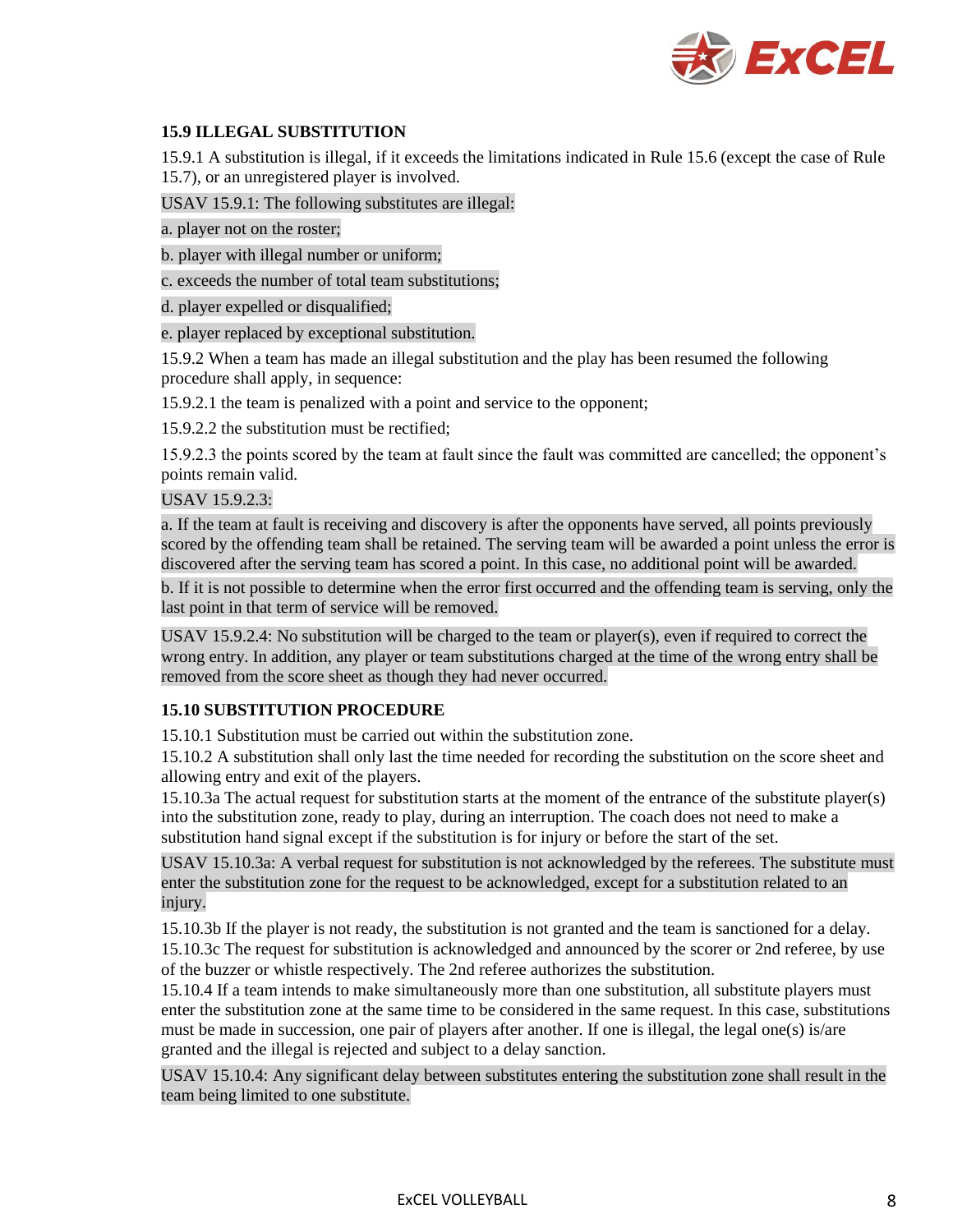

# o *TIME OUTS*

- $\blacksquare$  One (1) thirty (30) second time out is allowed per game. The clock will be re-started upon signal of the serve (whistle) by the referee.
- If a player is bleeding or injured, an official's time out is taken. The wound must be covered for a player to return to the court; and if blood is present on anything worn by the player, it either must be removed or replaced before the player can return to the court. If needed, any t-shirt can be substituted.
- Any player taken out of a game for an injury will not be allowed to return to that game. The player should be noted as "injured" on the scoresheet for that game. Should the player return to the next game, she will be inserted into the lineup and placed onto the court as if she never left.
- Time is allowed between games for switching sides and player placement only. A team "huddle" is to be kept as brief as possible (under 2 minutes).
- Time allowed between matches will be at least five (5) minutes from the end of the last game of previous match or scheduled time whichever is longer.

# • **THE PLAYING RULES**

- o *THE SERVE*
	- The player in the back-right position shall hit the ball with one hand, fist or arm, either held or after release, behind and without feet coming into contact with the serving line.
	- The server must wait for the whistle and referee's signal before serving the ball and the ball shall be contacted within eight (8) seconds after the referee's signal to serve.
	- Failure to do so will result in a maximum of one (1) warning and any subsequent infractions will result in a side-out (No points awarded).
	- The ball must be sharply hit with one hand and must cross above the net within the net antennas.
	- All players except the server must be inside the court at serve.
	- Teams do not rotate before their first serve.
	- **•** Re-Serves: 8-U & Below Only At the beginning of each player's term of service they will be allowed two (2) attempts (if needed) for a successful serve. Should the ball fail to be a ball in play (ball goes into the net without crossing, ball goes out of bounds, etc) the referee will call a reserve; and the player will be allowed to serve a second time. This only applies to each player's first service attempt during each term of service. Term of service is also known as a rotation.
	- **Example 1** Service Tossing Error (9-U & Above) For Overhand Servers Only If the ball, after having been tossed or released by the server, lands without touching the player, it is considered a service tossing error. After a service tossing error, the referee must authorize the serve again (re-serve) and the server must execute it within the next 8 seconds. One service tossing error is permitted for each service. \*Note: Service Tossing Errors are considered separately from the qualifying factors permitting Re-Serves.
	- Maximum Consecutive Points from Service (Rec divisions only)
		- U-10 & Below: A player is allowed to serve and make only three (3) consecutive points. After that the referee will signal a side-out.
		- U-11 & Above: A player is allowed to serve and make only five (5) consecutive points. After that the referee will signal a side-out.
	- No player is permitted to complete an attack hit on the opponent's service. (aka: A serve may not be spiked or blocked in the front zone by the receiving team)

# o *HITTING THE BALL DURING PLAY*

- After the initial return of the serve, the ball may be played with an overhand or underhand pass, one-hand dig, a block, and a spike or with any part of the body above the waist.
- Only a short contact with the ball is allowed. A catch or throw is not permitted.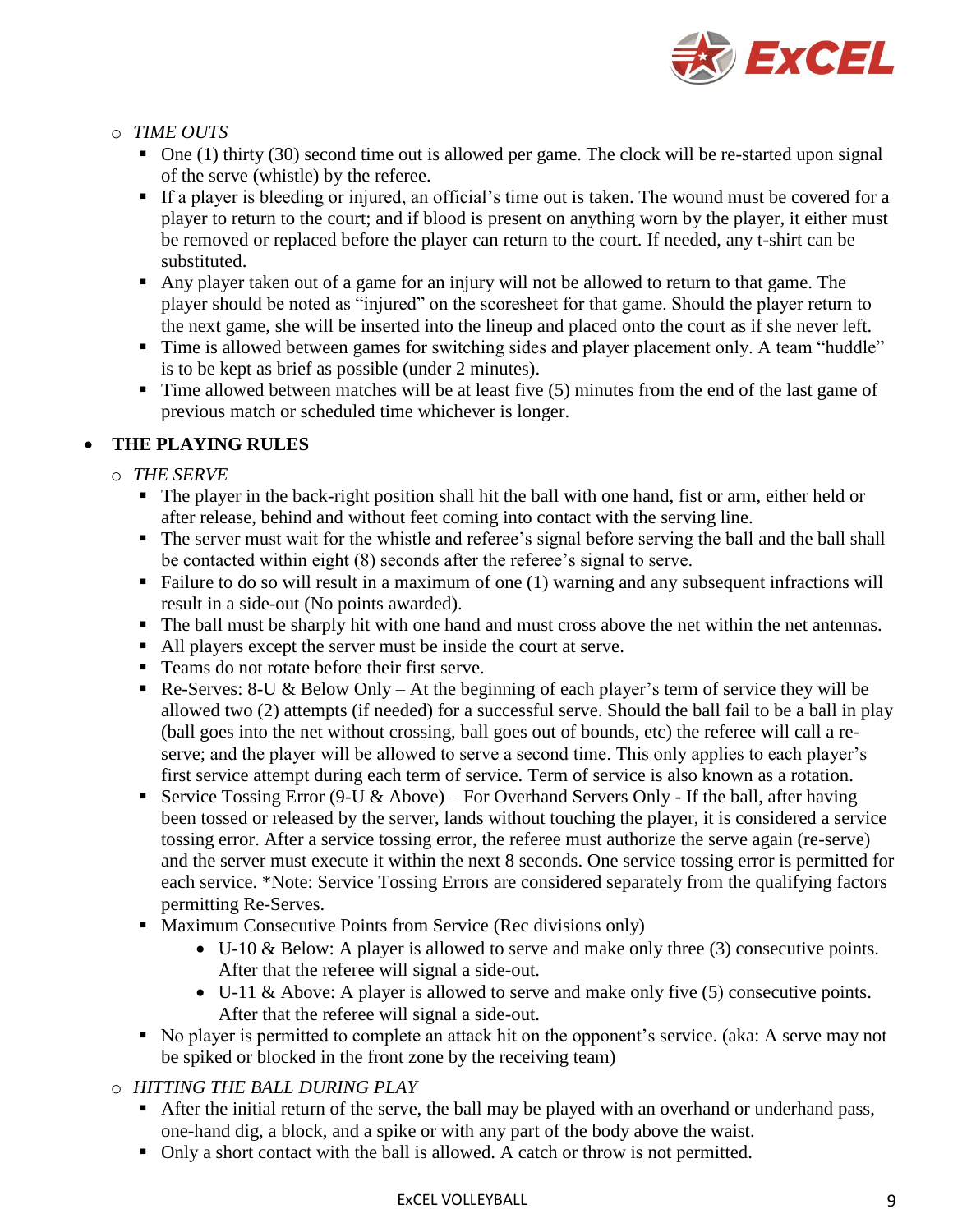

# o *HITTING THE BALL DURING PLAY (continued)*

- **EXECUTE:** After receipt and  $1<sup>st</sup>$  contact of the serve, a front row player has no restrictions as to legal contact of the ball. A back-row player may complete an attack (spike) hit from behind the ten (10) foot line provided their foot or feet) does not touch or cross the line. After the hit, the player may land between the 10-foot line and the net, known as the front zone. A back-row player may not block the ball when standing in front of the ten (10) foot line.
- Playing the ball back to the opponent on the first touch is permitted as long as it is NOT an "Attack Hit" (as previously discussed). It is suggested however, that players be encouraged to learn how to return the ball with more than one touch.
- A maximum of three (3) touches are permitted, with the exception of the touch on the block, which then permits four (4) touches; the ball must be played over the net on or before the last permitted touch.
- The ball may not be contacted by the same player twice consecutively with the exception of a block.
- A ball may not be caught, pushed, carried, lifted, or held.
- **.** If players touch the ball simultaneously at any time, it will be considered one touch, and any player may touch the ball on the next touch provided there is another touch allowable. This is inclusive only to the two players that touched the ball simultaneously.
- o *PLAY AT THE NET*
	- Players may touch the net provided it does not interfere with the play. It will be the referees' judgment as to whether the action did or did not interfere with play.
	- Players may step on or have a foot partially above the centerline. No other part of the body, i.e. hand, knee, elbows, etc., may touch or cross the centerline. If their foot or any part of their body completely clears the centerline and goes into the opposing court, a violation has occurred.
- o *OUT OF ROTATION* 
	- Teams found to be out of rotation order will receive a warning on the first violation. Players will be placed in the correct order and play will resume. (Any points scored by an incorrect server will be taken off the score.) A second violation will result in a yellow card being given, loss of the ball by the offending team or the award of a point to the non-offending team.

o *CONDUCT OF THE MATCH*

- The referee will conduct the match. Any calls made by the referee should not be questioned during the play of a game. A Coach or Team Captain may ask a referee to repeat the call but may not ask for justification. If clarification is sought in order to genuinely understand the rule it must be discussed during a timeout (reference page 3 "Coaches" section). A Coach or Team Captain may also request from the referee a lineup check during a game. During the games of a match, the decisions of the referee are final.
	- Non-Adherence A first violation will receive a warning; a second violation will receive a yellow card loss of the ball by the offending team or award of a point to the non-offending team; a third violation will receive a red card which will result in removal of the offending person and/or team from the gym.
- **Players, Coaches, and Spectators exhibiting an un-sportsmanlike behavior during a match may** cause a penalty to be assessed on the offending team. The range of penalty assessed could be a verbal warning up to removal from the league.
	- Examples of un-sportsmanlike behavior include: heckling, chanting, or calling out during the service attempt of an opposing player; negatively engaging with any players, coaches, or officials during the game including line judges and scorekeepers; any demonstrations of disrespect or mal-intent.